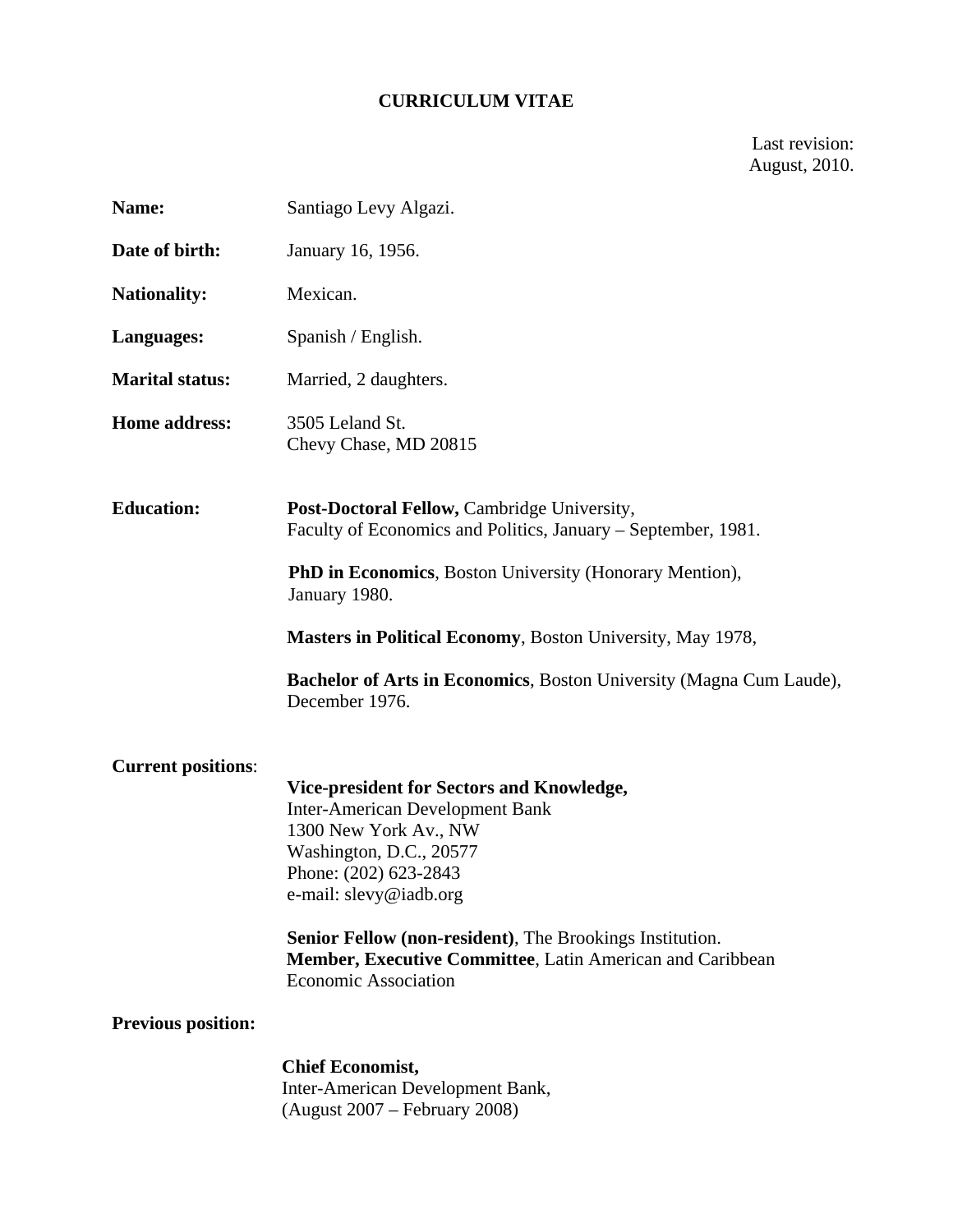#### **Official positions in the Government of Mexico:**

#### **General Director,** Mexican Social Security Institute (IMSS),

December 2000 – October 2005.

(Promoted changes to the Social Security Act to increase transparency and accountability in IMSS finances and create long term reserves, to reform pensions for IMSS workers, and to extend coverage to rural workers; directed an institution of 360,000 employees that provides health services to 45 million people; introduced large scale preventive health programs and electronic medical records for beneficiaries; managed pensions and disability benefits for 2.5 million people and day-care centers for 220,000 children; invested US\$ 8 billion in reserves; collected annually US\$ 20 billion in social security contributions; negotiated a social security agreement with the United States Government; started a private foundation for health research.)

#### **Deputy Minister,** Ministry of Finance and Public Credit,

December 1994 - November 2000.

(Main architect of *Progresa-Oportunidades,* Mexico's incentive-based health, nutrition and education program for the poor; managed the transition from generalized to targeted food subsidies including the phaseout of bread and tortilla subsidies; promoted legal reforms to decentralize resources to states and municipalities for infrastructure, health and education; modified the budgetary process to increase transparency and accountability in the use of federal funds; introduced regulations to reduce discretion in the use of federal funds for social programs; participated in the change from the pay-as-you-go to the capitalized pension system; promoted a regional plan to develop Mexico's southern region; drafted and negotiated six budgets with the Federal Congress; responsible for budgetary adjustments during the 1994-95 economic crisis and the 1998 fall in oil prices.)

#### **President,** Federal Competition Commission,

June 1993 - December 1994.

(First president of Mexico's anti-trust agency, with oversight authority over mergers and anticompetitive business practices; directed cases on retail gasoline distribution by the public oil monopoly company, on the opening of the national private telecommunications monopoly to long distance competition, and on collusion by private banks in government bond auctions.)

# **Director, Economic Deregulation Program,** Ministry of Trade and

Industrial Promotion, February 1992 - June 1993.

(Drafted the Economic Competition Act; worked on deregulating the public electricity monopoly company to allow entry for private independent power producers; drafted legal reforms to reduce transaction costs to firms opening the market for notary services.)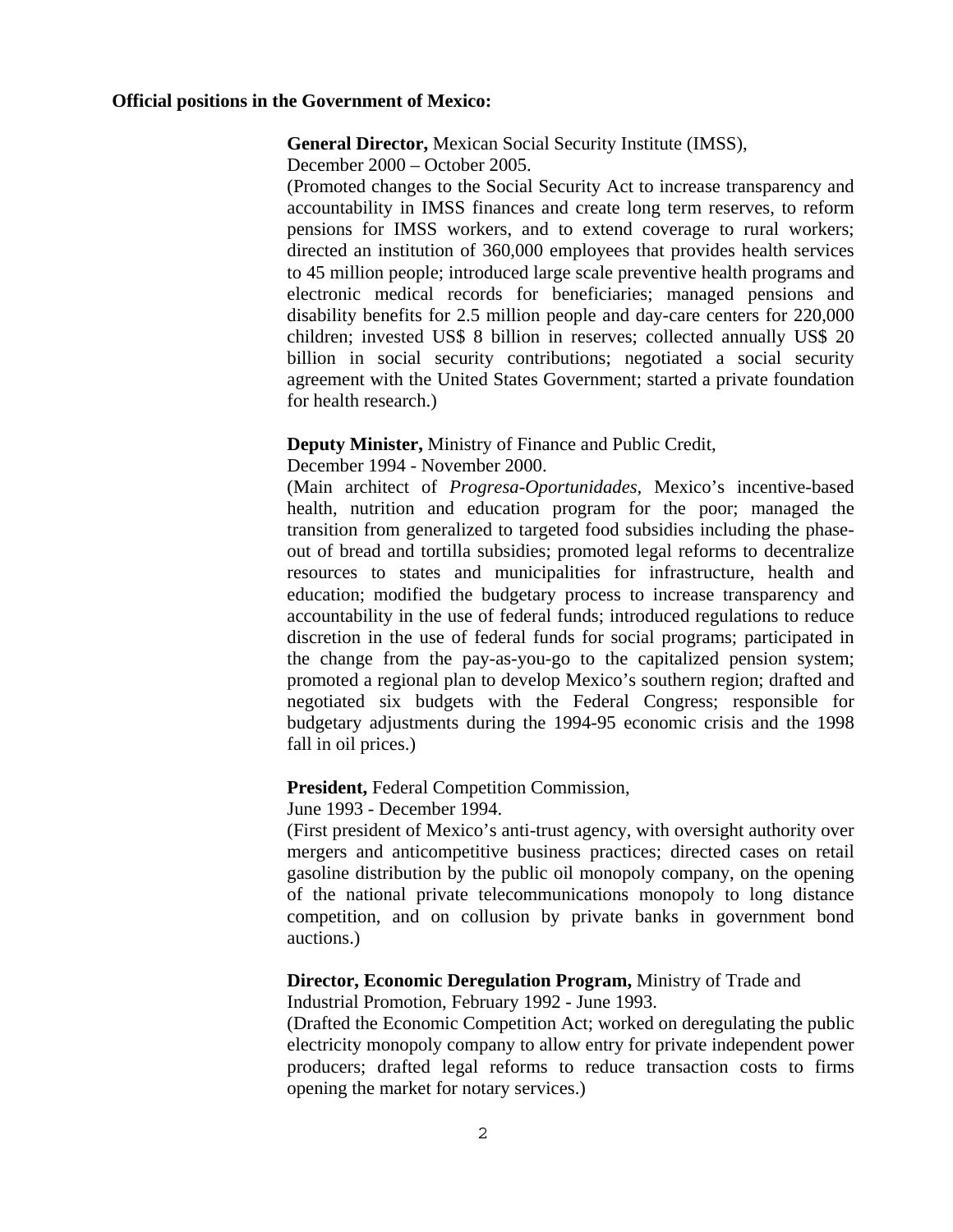#### **Academic positions:**

**Associate Professor of Economics (tenured),** Boston University, September 1989 - May 1993.

**Director, Institute for Economic Development,** Boston University, September 1989 - August 1990.

**Assistant Professor of Economics**, Boston University, September 1983 - August 1989.

**Associate Researcher,** Center for Latin American Development Studies, Boston University, January 1983 - August 1988.

**Professor of Economics**, Instituto Tecnológico Autónomo de México, March 1979 - December 1982.

#### **Consulting experience:**

**United Nations Development Program**, Millennium Development Goals, December, 2006.

**World Bank,** Poverty Alleviation Policies, Brazil (March 2003); Egypt (February 2005); Mauritius (Sep. 2006).

**Government of Indonesia,** Trade and Development Policies, June – August 1988 and July - August 1990.

**Inter-American Development Bank,** Export Promotion in Bolivia, July - August 1987.

**United Nations Development Program,** Trade Policy for Peru, August - December 1986.

**International Labour Organization,** Trade Policy for Venezuela, April - June 1985.

**Government of Ecuador,** Industrial Policy, March - December 1984.

**Inter-American Development Bank,** Industrial Policy in Latin America, May - December 1983.

**Council of Economic Advisors to the President of Mexico,**  Energy Policy, September 1981 - May 1982.

**Economic Consultant,** Banco Nacional de México, March 1979 - December 1982.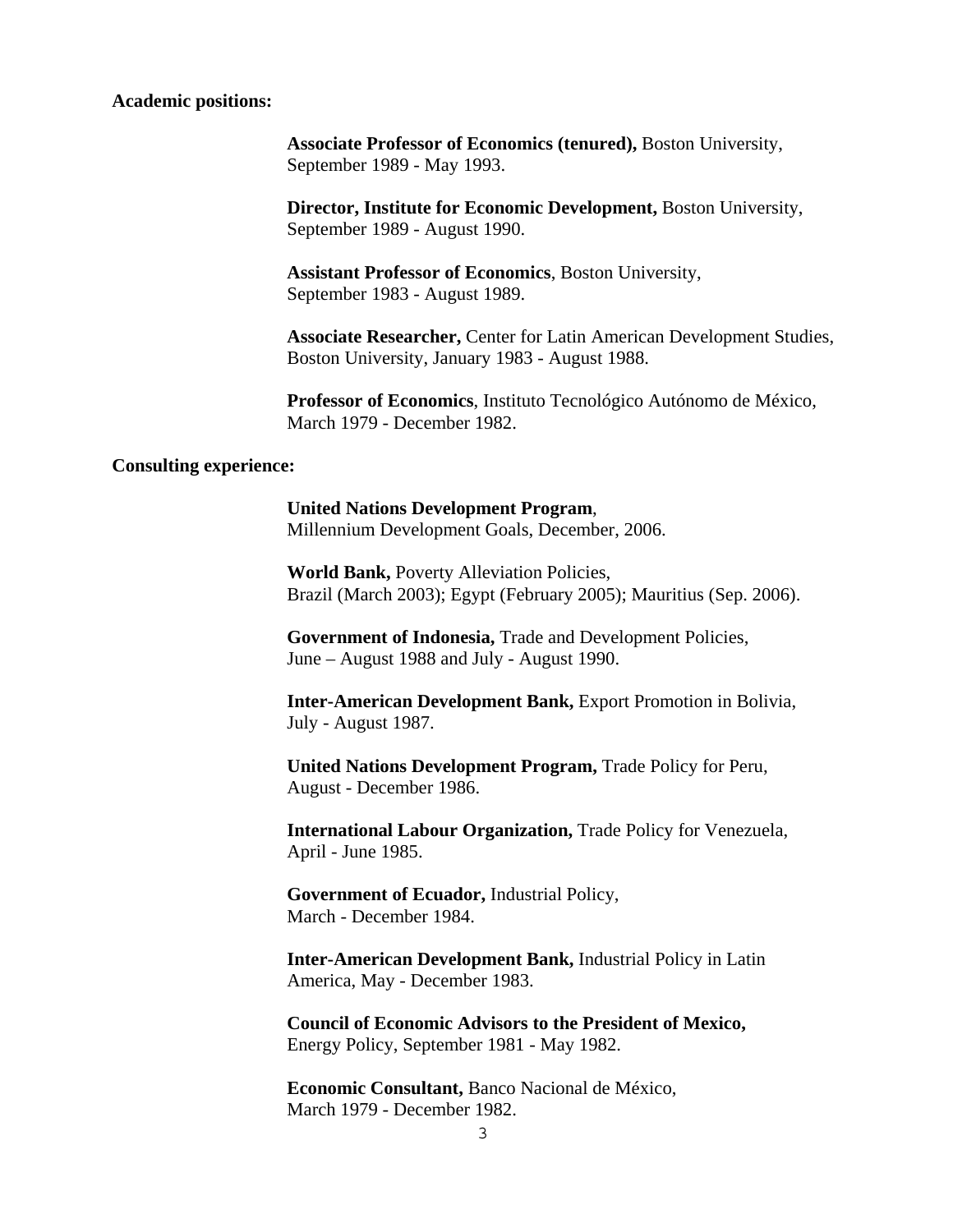#### **Awards and invitations:**

First Place, **National Research Prize in Economics 1992,** granted by Banco Nacional de México for the article "La Pobreza en México".

First Place, **Latin American Economics Prize 1992,** granted by El Trimestre Económico for the article **"**Tipos de Cambio Múltiples y Racionamiento de Divisas", (with Roberto Rosales).

**Research Award**, "Assessing the Mexico-US Free Trade Agreement", granted by the World Bank**,** RPO # 676-65, 1991, (with Anthony Venables and Sweder Van Wijnbergen).

**Visiting Researcher,** World Bank, September 1990 - January 1991; September 1991 - January 1992.

**Visiting Researcher,** Instituto Tecnológico Autónomo de México, February - August 1991.

**Visiting Professor,** Instituto Torcuato Di Tella, Argentina, July - August 1989.

Honorary Mention, **National Research Prize in Economics 1986**, granted by Banco Nacional de México, for the article:"Respuestas de Corto Plazo ante Crisis de Divisas".

**Doctoral Scholarship**, Banco Nacional de México.

**Post-Doctoral Scholarship**, National Science and Technology Council.

#### **Recent substantive references to work in journals and news magazines:**

 **"**Progress against Poverty", reviewed by M. Molyneux in **Journal of Latin American Studies,** vol. 40, 2008, pp. 175-177.

"Do the Right Things", **Financial Times**, May 24,2008.

"A Payoff Out of Poverty?" **The New York Times Sunday Magazine**, December 21, 2008.

"Se Subsidia la Informalidad", **Reforma Sunday Magazine (Enfoque)**, September 7, 2008.

"Buenas Intenciones, Pobres Resultados", **Nexos,** February, 2009.

 "Good Intentions, Bad Outcomes" reviewed by N. Lustig in **Economic Development and Cultural Change**, 58(4) July 2010, pp.820-23.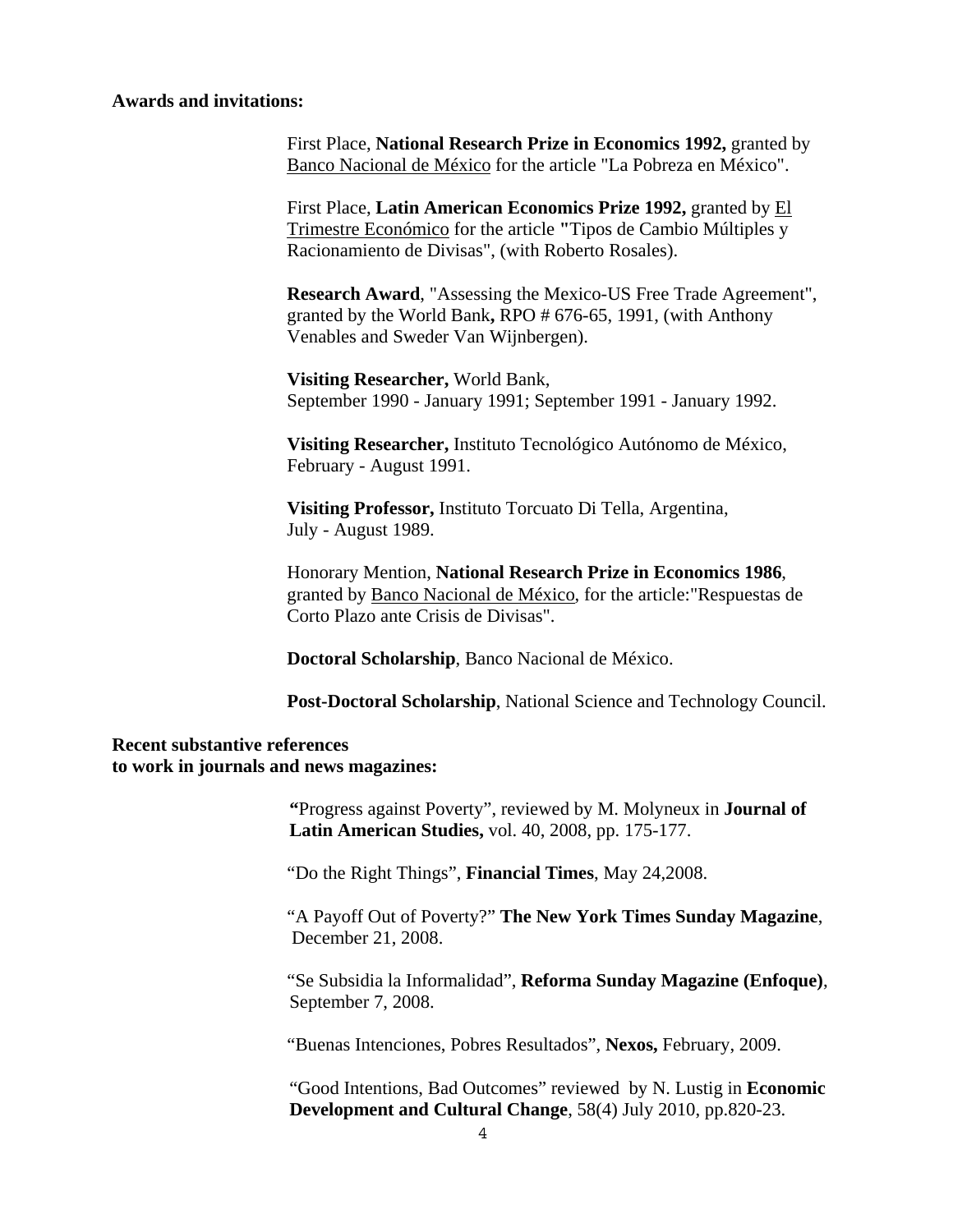#### **Publications:**

#### **1. Own books:**

 **"Good Intentions, Bad Outcomes: Social Policy, Informality and Economic Growth in Mexico",** Brookings Institution Press, 2008. In Spanish as: **"Buenas Intenciones, Malos Resultados: Política Social, Informalidad y Crecimiento Económico en México"** Editoreal Océano, 2010.

 **"Progress against Poverty: Sustaining Mexico's Progresa-Oportunidades Program",** Brookings Institution Press, 2006. (Outstanding academic title for 2006, Choice Magazine, January 2007.) In Spanish as: **"Pobreza y Transición Democrática en México¨,**  Editorial Fondo de Cultura Económica, 2009.

 **"Sin Herencia de Pobreza",** Editorial Planeta, 2005 (with Evelyne Rodríguez).

## **2. Edited books:**

 **"No Growth without Equity? Inequality, Interests, and Competition in Mexico"**, Palgrave Macmillan, Washington, D.C., 2009 (with Michael Walton).

**"Ensayos sobre el Desarrollo Económico y Social de México"**, Editorial Fondo de Cultura Económica, México, 2004.

### **3. Articles in academic journals:**

 **"Strengthening preventive care programs: a permanent challenge for healthcare systems; lessons from PREVENIMSS Mexico"** with G. Gutierrez, R. Perez-Cuevas, H. Reyes, B. Acosta, S. Fernandez-Canton and O. Munoz, BMC Public Health, 10:417, 2010.

 **"¿Pueden los Programas Sociales Reducir la Productividad y el Crecimiento Económico? Una Hipótesis para México"**, El Trimestre Económico, vol. LXXIV, 2007, pp. 491-542.

**"El Sur También Existe: Un Ensayo sobre el Desarrollo Regional de México",** Economía Mexicana, Vol. XI, 2002, pp. 202-60 (with E. Dávila y G. Kessel).

**"Empleo Rural y Combate a la Pobreza: Una Propuesta de Política",**  Economía Mexicana, Vol. IV, 1995, pp. 313-53 (with E. Dávila y L.F. López Calva).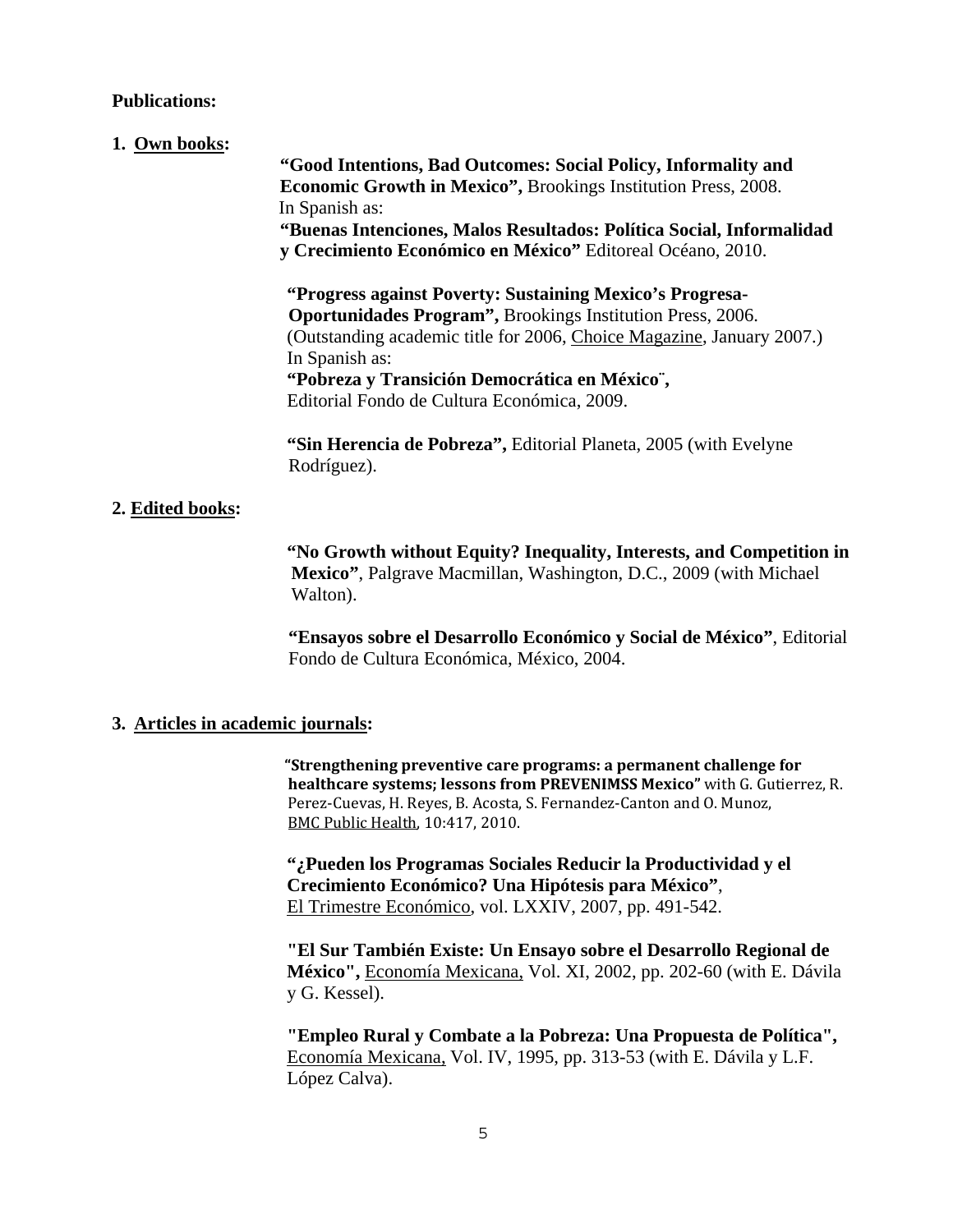**"Transition Problems in Economic Reform: Agriculture in the North American Free Trade Agreement",** American Economic Review, Vol. 85, 1995, pp. 738-54 (with Sweder van Winjbergen).

**"Labor Markets, Migration and Welfare: Agriculture in the North-American Free Trade Agreement"**, Journal of Development Economics, Vol. 43, 1994, pp. 263-78 (with Sweder van Wijnbergen).

**"Antecedentes Económicos para una Nueva Ley Federal de Competencia Económica",** El Trimestre Económico, Vol. 60, 1993, pp. 230-55 (with Gabriel Castañeda, Gabriel Martinez y Gustavo Merino).

**"Inconvenientes de los Rembolsos de Exportación"**, El Trimestre Económico, Vol. 59, 1992, pp. 469-99 (with Jere R. Behrman).

**"Maize and the México-United States Free Trade Agreement"**, The World Bank Economic Review, Vol. 6, 1992, pp. 481-503 (with Sweder van Wijnbergen).

**"La Pobreza Extrema en México: Una Propuesta de Política",** Estudios Económicos de El Colegio de México, Vol. 6, 1991, pp. 47-89.

**"Trade and Foreign Investment Policies under Imperfect Competition: Lessons for Developing Countries",** Journal of Development Economics, Vol. 37, 1992, pp. 31-62 (with Sean Nolan).

**"Tipos de Cambio Múltiples y Racionamiento de Divisas: Teoría y Aplicaciones para El Salvador",** El Trimestre Económico, Vol. 58, 1991, pp. 521-59 (with Roberto Rosales).

**"Export Subsidies and the Balance of Trade"**, Journal of Development Economics, Vol. 31, 1989, pp. 99-122.

**"The Short-Term Macroeconomic Effects of Price Controls",** Journal of Policy Modelling, Vol. 13, 1991, pp. 157-185.

**"Short Run Responses to Foreign Exchange Crises",** Journal of Policy Modelling, Vol. 9, 1987, pp. 577-615.

**"A Short Run General Equilibrium Model for a Small, Open Economy",** Journal of Development Economics, Vol. 25, 1987, pp. 63-88.

**"Un Modelo Clásico de Comercio Internacional",** Estudios Económicos de El Colegio de México, Vol. 1, 1986, pp. 281-303.

**"Factor Demand Functions for Constant Returns to Scale Technologies",** Southern Economic Journal, Vol. 51, 1985, pp. 860-67.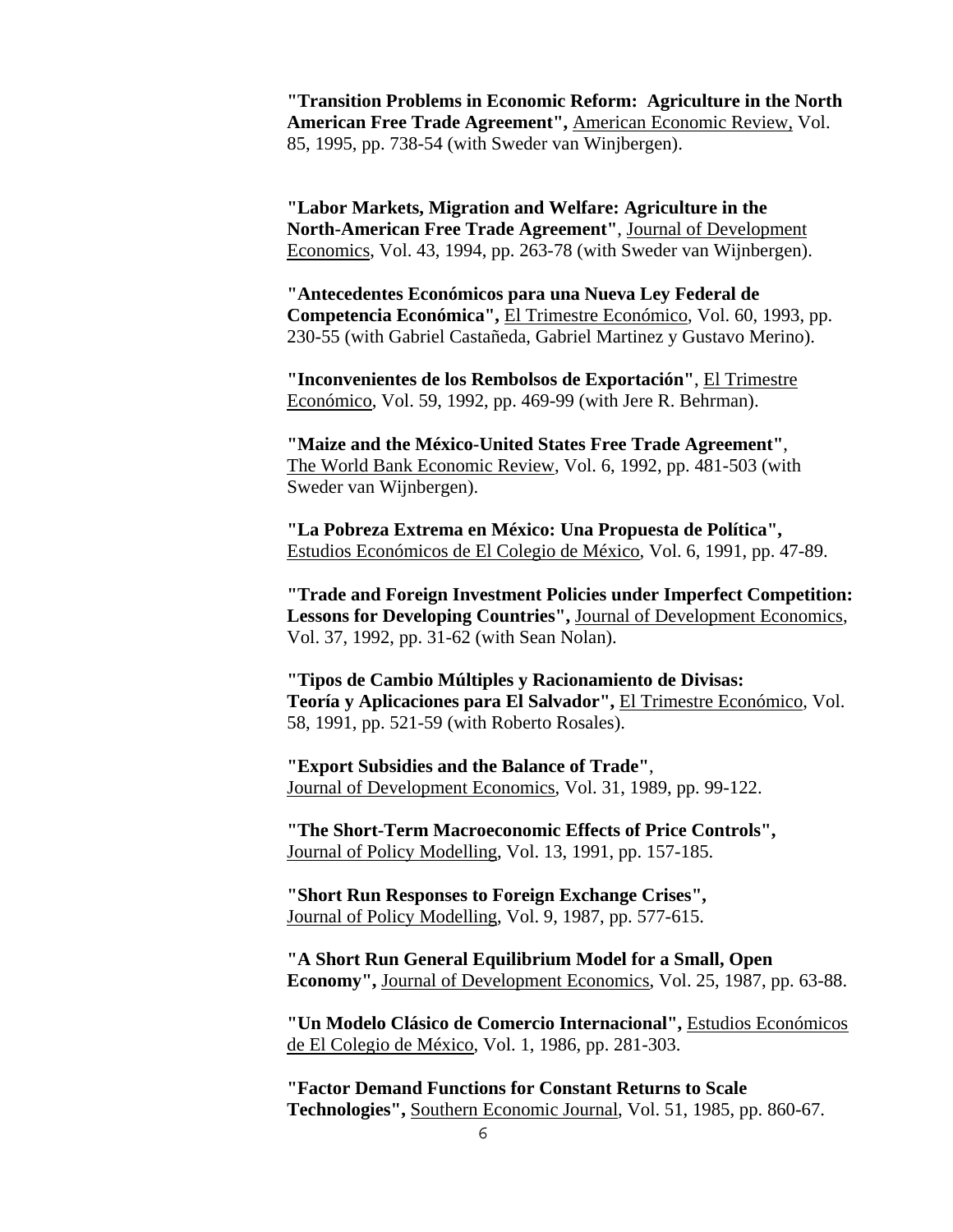**"Cambio Tecnológico y Uso de la Energía en México",** El Trimestre Económico, Vol. 52, 1985, pp. 1141-63.

**"A Mark-Up Pricing Model for Price Simulations",** Journal of Development Economics, Vol. 19, 1985, pp. 299-320.

**"Foreign Trade and its Impact on Employment: The Mexican Case",** Journal of Development Economics, Vol. 9, 1981, pp. 47-65.

**"El Problema del Empleo en México",** Exámen de la Situación Económica de México, Vol. 55, 1980, pp. 413-428.

#### **4. Book chapters:**

 **"Reforma Fiscal y Social para el Bienestar Social y el Crecimiento Económico: una Propuesta"** in La Flecha al Aire: Homenaje a Javier Beristain, Ensayos sobre Economía, Desarrollo e Innovación Educativa, Editorial Porrúa, México, 2010, pp.191-241.

 **"Can Social Programs Reduce Productivity and Growth? A Hypothesis for Mexico"** in Labor Markets and Economic Development, Kanbur, R., and Svejnar, J., editors, Routledge, London and New York, 2009, pp. 218-235.

 **"Informality, Productivity, and Growth in Mexico"**, Keynote Address, Annual World Bank Conference on Development Economics 2008, Private Sector and Development, J.Y. Lin and B. Pleskovic, editors, The World Bank, 2009, Washington, D.C., pp. 53-64.

 **"Overview",** in No Growth without Equity? Inequality, Interests, and Competition in Mexico**,** S. Levy and M. Walton, editors, Palgrave Macmillan, 2009, pp. 1-42.

 **"Social Security Reform in Mexico: For Whom?"** in No Growth without Equity? Inequality, Interests, and Competition in Mexico**,** S. Levy and M. Walton, editors, Palgrave Macmillan, 2009, pp. 203-244.

**"Taxing for Equity: A Proposal to Reform Mexico´s Value Added**  Tax" in Latin American Economic Reform, The Second Stage edited by J.A. González, V. Corbo, A Krueger and A. Tornell, University of Chicago Press, 2003, pp. 357-392.

**"Crecimiento, Pobreza y Desigualdad"** in América Latina XXI: ¿ Avanzará o Retrocederá la Pobreza?, edited by Fernando Solana, Fondo de Cultura Económica, 2002.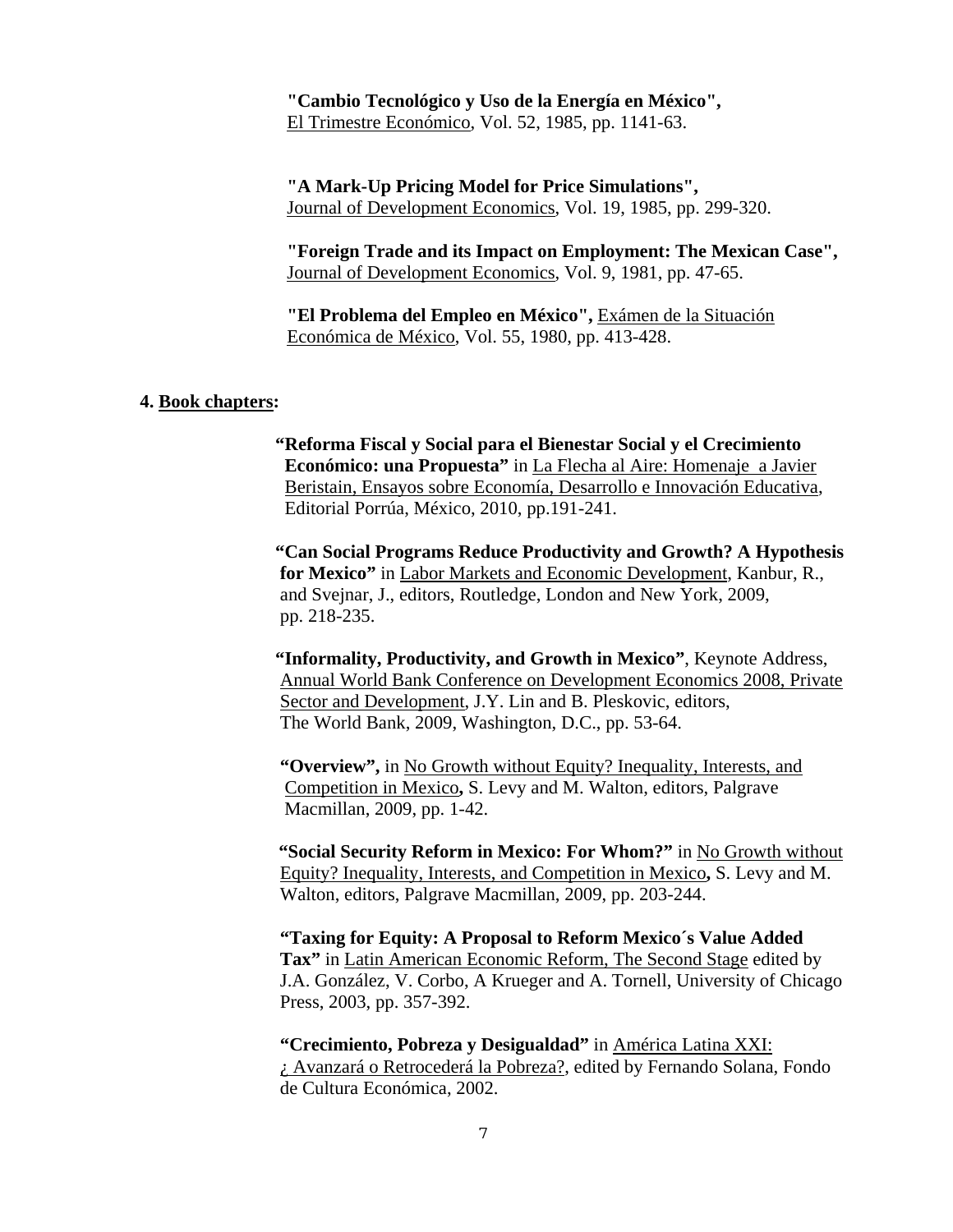**"Observaciones sobre la Nueva Legislación de Competencia Económica en México"** in Lecturas en Regulación Económica y Política de Competencia, edited by Ramiro Tovar Landa, Instituto Tecnológico Autónomo de México, 2000.

**"Pobreza y Dispersión Poblacional"** in La Seguridad Social en México, edited by F. Solis y F.A. Villagómez, Fondo de Cultura Económica, 1999 (con Enrique Dávila).

**"La Pobreza en México"** in La Pobreza en México, Causas y Políticas para Combatirla, edited by F. Vélez, Fondo de Cultura de Económica, 1994.

**"Respuesta de Corto Plazo ante Crisis de Divisas"** in La Economía Mexicana un Enfoque Analítico, edited by Gonzalo Castañeda, Editorial Limusa, 1994

**"La Apertura Comercial y el Programa de Desregulación Económica en México",** in La Administración Pública Contemporánea en México, edited by María Elena Vázquez Nava, Fondo de Cultura Económica, 1993.

**"Agricultural Adjustment in Mexico",** in Open Economies: Structural Adjustment and Agriculture, edited by I. Goldin y L.A. Winters, Cambridge University Press, 1992, (con Sweder van Wijnbergen).

**"Populism and Economic Policy in Mexico, 1970-82",** in The Macroeconomics of Populism in Latin America, edited by R. Dornbusch y S. Edwards, University of Chicago Press for the National Bureau of Economic Research, 1991 (with Carlos Bazdresh).

**"Mexico",** in The Open Economy: Tools for Policymakers in Developing Countries, edited by R. Dornbusch y F.C.H. Helmers, Oxford University Press, 1988 (with Eliana Cardoso).

**"Un Modelo de Simulación de Precios para la Economía Mexicana"**, in Ensayos sobre el Proceso Inflacionario Mexicano, edited by A. Ize y G. Vera, El Colegio de México, 1985.

**"Sobre las Políticas de Precios de las Empresas Públicas: Un Modelo de Simulación"**, in La Eficiencia de las Empresas Públicas, edited by A. Gorostiaga, Centro Interamericano de Capacitación en Administración Pública, Buenos Aires, 1986.

#### **5. Articles in journals and reports:**

 **"Buenas Intenciones, Malos Resultados: Política Social, Informalidad y Crecimiento Económico en México¨,** Finanzas Públicas, Número 1, Primer Semestre 2009.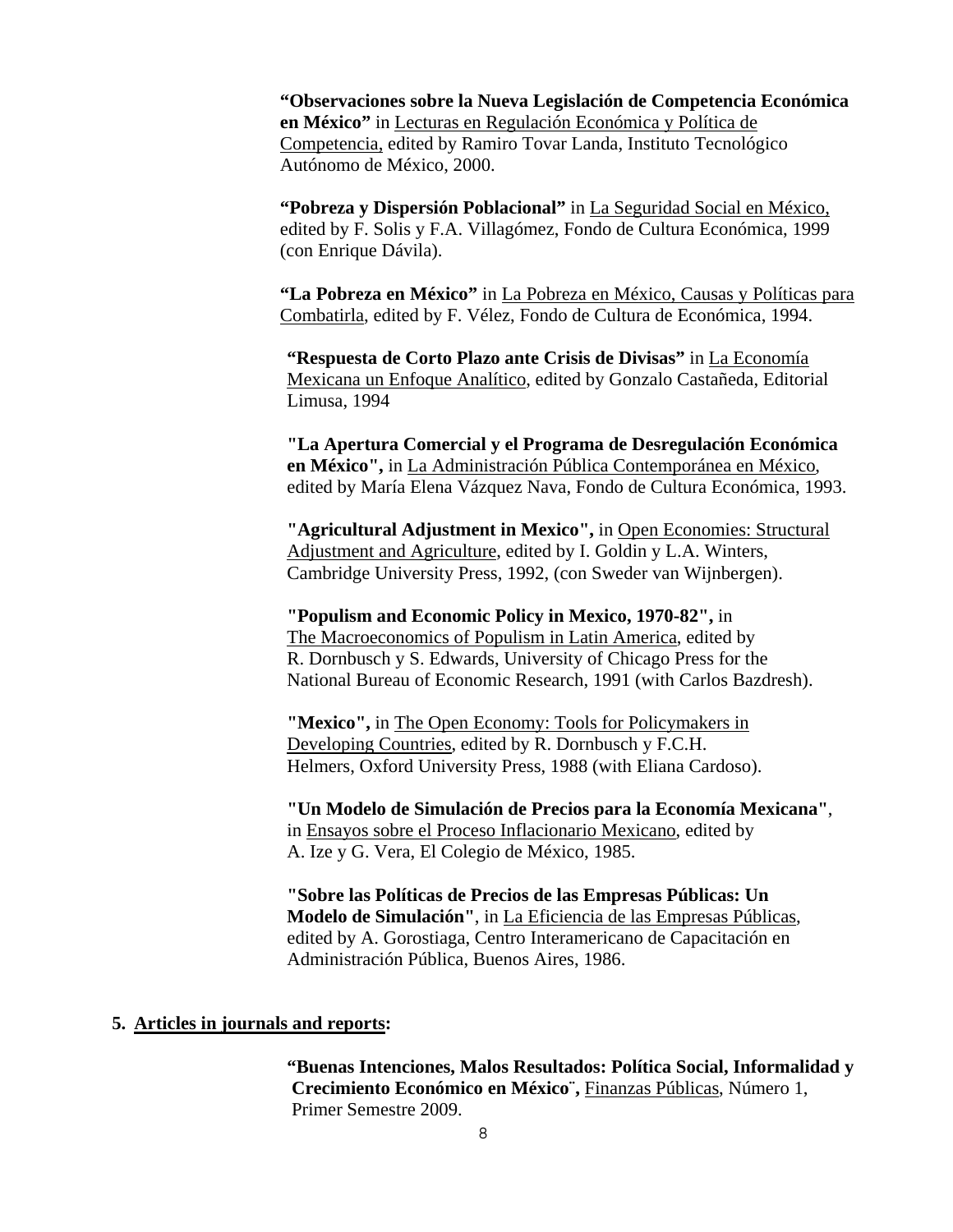**"Productividad, Crecimiento y Pobreza en México: ¿Qué Sigue Después de Progresa-Oportunidades"**, Departamento de Investigación, Banco Interamericano de Desarrollo, Junio, 2007.

**"Expenditure Decentralization and Poverty Alleviation in Mexico"**, in Decentralized Service Delivery for the Poor, World Bank-Mexico, 2006.

**"Economic Crisis, Political Transition and Poverty Policy Reform: Mexico's Progresa – Oportunidades Program"** (with Evelyne Rodriguez), InterAmerican Development Bank, 2005.

**"Los Nuevos Desafíos de la Seguridad Social",** Nexos, No. 310, 2003, pp. 54-58.

**"Seguridad Social para Todos",** Memoria del Primer Seminario sobre Seguridad Social, Centro Interamericano de Estudios de Seguridad Social, 2002 pp. 27-44.

**"La Modernización del Instituto Mexicano del Seguro Social",** Gaceta Médica de México, Vol. 137, No. 5, September 2001, pp. 425-428.

**"Reorienting Mexico's Social Policy",** Mexico in Transition, Woodrow Wilson Center Report on the Americas, No. 1, 2001, pp. 27-35.

**"El Presupuesto de Egresos de la Federación: Transparencia, Discrecionalidad y Eficiencia**", Este País, No. 115, October 2000, pp. 2-14.

**"Política de Gasto Público para 1999",** Exámen, Vol. 111, 1999, pp. 8- 11.

**"Subsidios y Política Social",** Exámen, Vol. 110, año 10, 1998, pp. 18-30, (with Enrique Dávila).

**"Presupuesto y Política Social"** Nexos, No.239, 1997, pp.7-10.

**"Revolución Microeconómica y Reforma Social: A la Mitad del Camino",**Exámen, Vol. 62, 1994, pp. 10-11.

**"Mexican Regulators Humming the Deregulation Rag",** The Wall Street Journal, July 30, 1993.

**"Opening Doors by Opening Laws**", The Recorder, July 30, 1993.

**"La Nueva Política de Competencia en México"** in Ejecutivos de Finanzas, No. 6, 1993, pp. 14-28.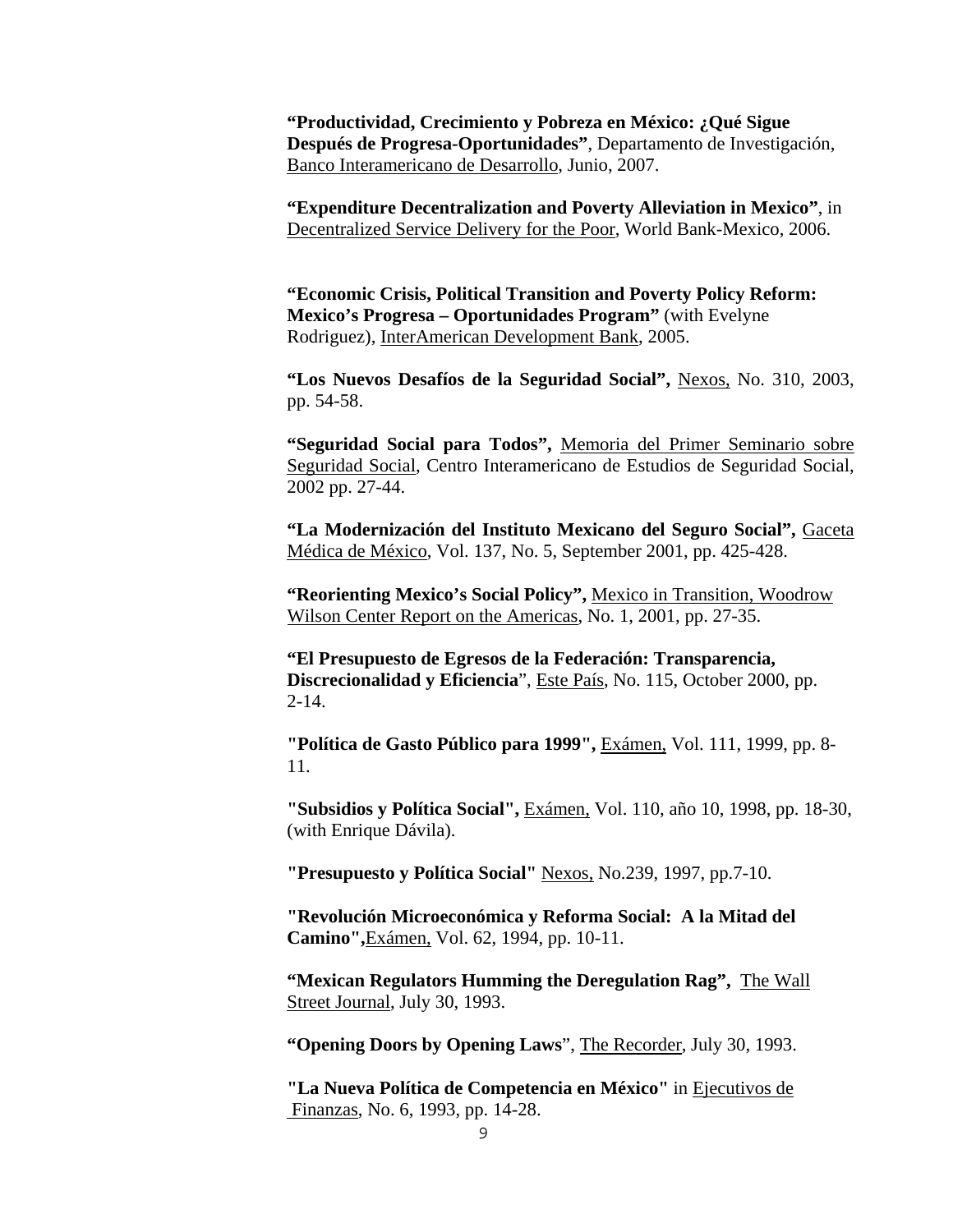#### **"Mexican Agriculture in the Free Trade Agreement",**

OECD Development Centre Technical Paper # 63, May 1992, (with Sweder van Wijnbergen).

#### **"Transition Problems in Economic Reform",**

Center for Economic Policy Research Discussion Paper # 624, February 1992, and World Bank, Policy, Research and External Affairs, Working Paper No. 967, August 1992.

**"Poverty Alleviation in Mexico",** World Bank, Policy, Research and External Affairs, Working Paper No. 679, May 1991

**"Public Policy Towards Poverty Alleviation",** in México in Transition: Towards a New Role for the Public Sector, Reporte del Banco Mundial, 8770-ME, 1991, Washington, D.C. **"El Problema del Empleo en la Década de los Ochentas"**, in México en la Década de los Ochentas, edited by Banco Nacional de México, 1981.

#### **6. Book reviews:**

**Balance of Payments Adjustment 1945 to 1986:The IMF Experience** by Margaret Garrisen de Vries, and **Theoretical Aspects of the Design of Fund-Supported Adjustment Programs: A Study by the Research Department of the International Monetary Fund**, in Economic Development and Cultural Change, Vol. 38, No. 2, 1990, pp. 414-21.

**"Trade and Structural Change"**, in Mexico and the United States: Studies in Economic Interaction, edited by P.B. Musgrave, Westview Press, 1985.

**"Comments"** on Economic Policy and Equity, edited by V. Tanzi, K.Y. Chu, and S. Gupta, International Monetary Fund, 1999, pp. 192-96.

#### **7. Other articles and reports:**

**"Policy Notes on the Millennium Development Goals"**, prepared for the Poverty Unit, United Nations Development Program, December 2006.

**"Policy Notes on Conditional Cash Transfer Programs"**, paper prepared for the Poverty Unit, United Nations Development Program, December 2006.

**"Social Policy, Productivity and Growth"**, Report for the World Bank Latin American and Caribbean Department, September 2006.